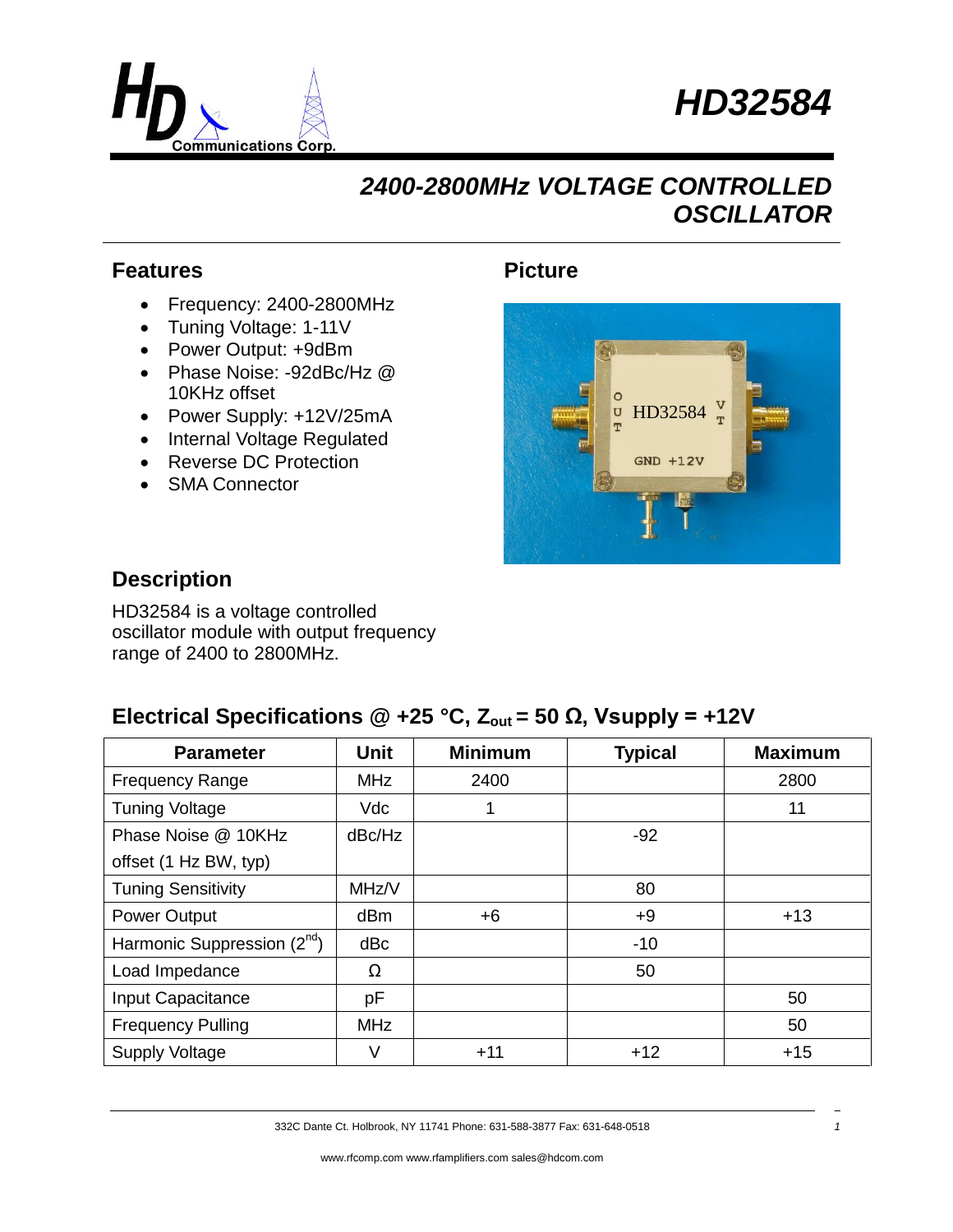



# *2400-2800MHz VOLTAGE CONTROLLED OSCILLATOR*

| <b>Operating Temp Range</b> | $\sim$ | -40 |     | +85 |
|-----------------------------|--------|-----|-----|-----|
| <b>Supply Current</b>       | mA     |     | ົາເ |     |

#### **Typical Performance @ +25 °C**



<sup>332</sup>C Dante Ct. Holbrook, NY 11741 Phone: 631-588-3877 Fax: 631-648-0518